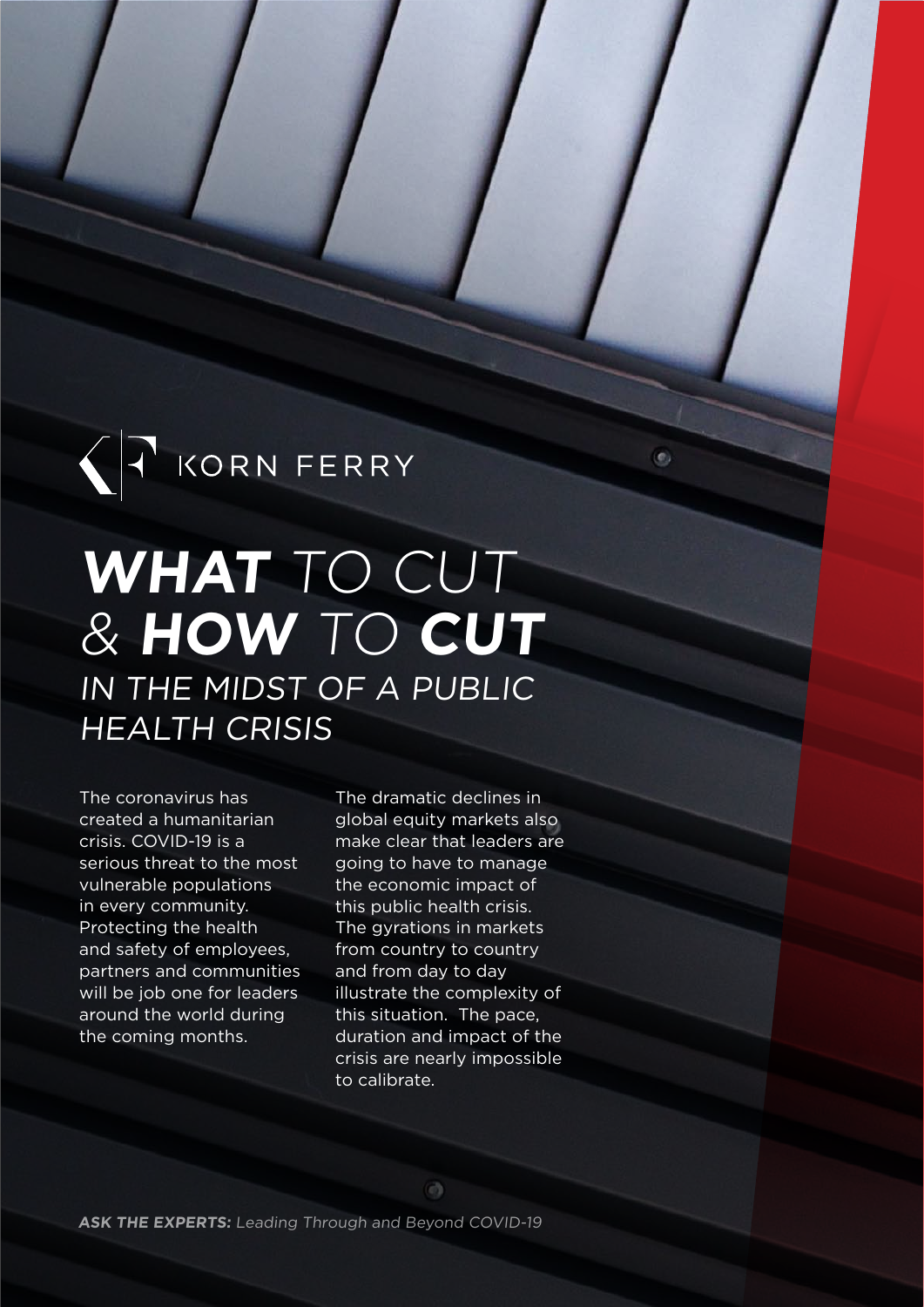At a minimum, this event will be a disruption for business. Whether you are in the airline business or running a single restaurant, the coronavirus will hurt your ability to generate revenue in 2020. In that way it is starting to feel like 2008. But before we dust off the playbook we used during the financial crisis, let's take a look at some of the ways that this crisis is different.

#### **THIS IS A HUMAN CRISIS, NOT A FINANCIAL CRISIS.**

In 2008, banks stopped lending and investors stopped investing. During this crisis we will be tested by our ability to find new models for managing employees. We will have to use new tools and new leadership models to keep teams engaged as we practice "social distancing".

#### **WE EXPECT THIS TO BE A DISRUPTION, NOT AN ENDURING REDUCTION IN ECONOMIC ACTIVITY.**

Like other viruses that came before it, coronavirus will eventually be contained. That means the decisions we make should ensure that we are prepared for a near-term return to a level of production that is close to what we experienced during most of 2019. Protecting the fundamentals of the economy is the current focus of policy makers around the world. And protecting capacity will be a priority for business leaders. That was not true in 2008 and 2009. It was clear then that we would have to adjust to much lower levels of economic activity.

#### **THIS DISRUPTION WILL START IN OUR COMMUNITIES, NOT AT WORK.**

Schools are closed. Travel is discouraged or restricted. Community events from sports to entertainment to political rallies are cancelled. And, as we have seen in Italy and China, it may take even more serious restrictions to control community spread of the virus. Leaders will need to think about their employees much more holistically.

In many ways, the economics of this crisis will be much more difficult to manage. For most businesses, a decline in revenue is inevitable. But the response to that decline isn't as simple as a corresponding reduction in headcount. Businesses will be working hard to preserve production capacity. This crisis will require more creativity, more attention, and more leadership. The businesses that immediately reach for the capacity reduction lever will find themselves running from the back of the pack when the virus is finally contained.

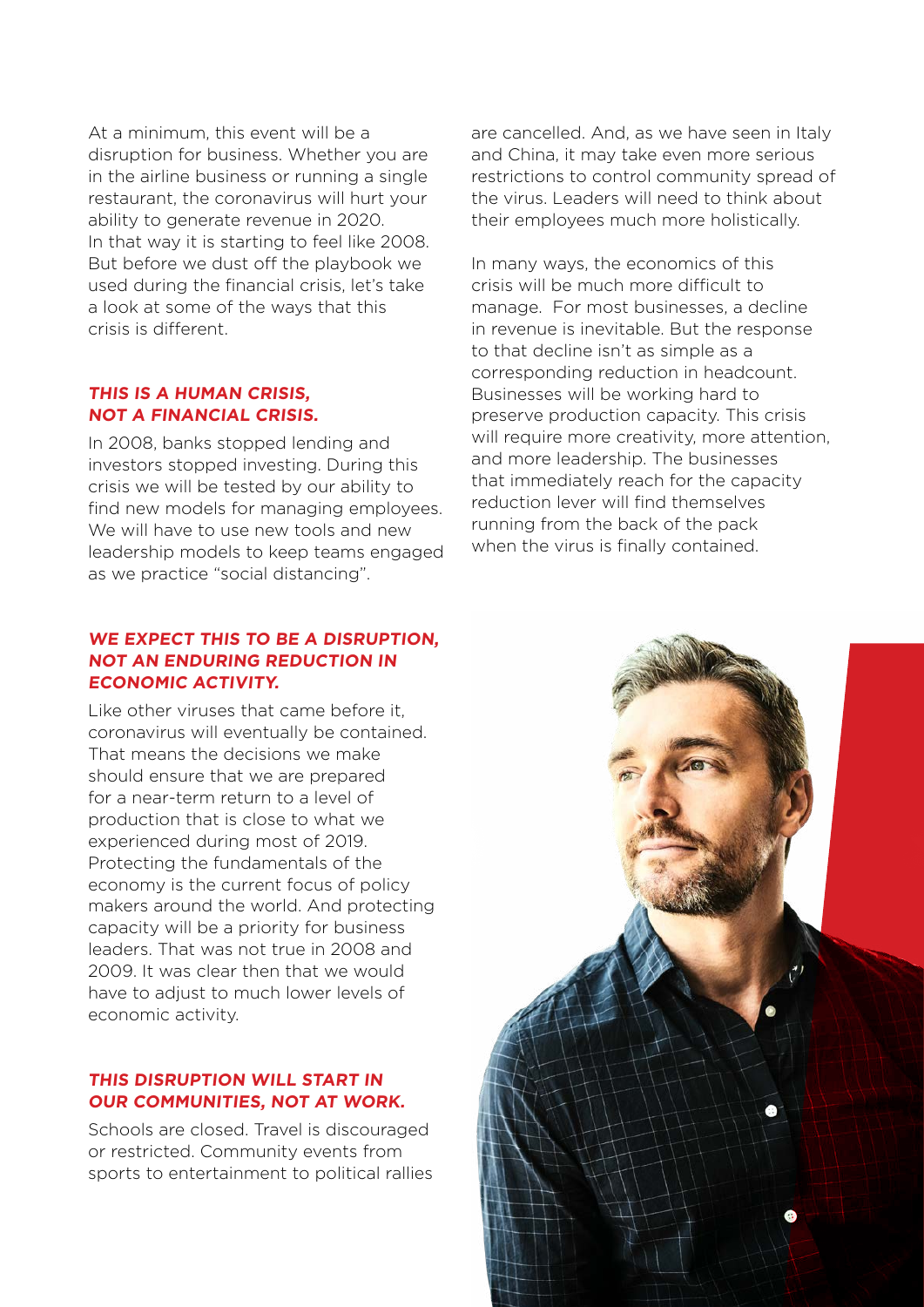# SCENARIO PLANNING



The first step for most organizations is to evaluate the likely impact of the crisis on the economics of their business. There are two major forces impacting the economics for their business.

The first is the change in demand. How far and how fast will demand disappear in their industry? In sectors like airlines and hospitality, the change in demand was immediate and severe. For other industries, the changes have been less consequential. Telecoms, life sciences firms, even technology companies are seeing more modest changes – and in some cases those changes are positive.

The second variable every leader is monitoring is the length of time it will take to contain the virus. This is harder to assess. We are sifting through the experiences of China and Italy for lessons. We are watching for signs that governments and citizens are acting to control the crisis. And we are all listening to the public health officials for updates on how this virus might behave.

**At a high level, those two dynamics produce four types of scenarios that companies will need to consider.**



Leaders will need to develop a point of view about which scenarios are likely for their organization. And they will need to establish a dashboard of metrics that helps them to assess how quickly each scenario is approaching. That dashboard will include traditional business metrics. It will also include public health data, insights about potential government actions and real time economic data.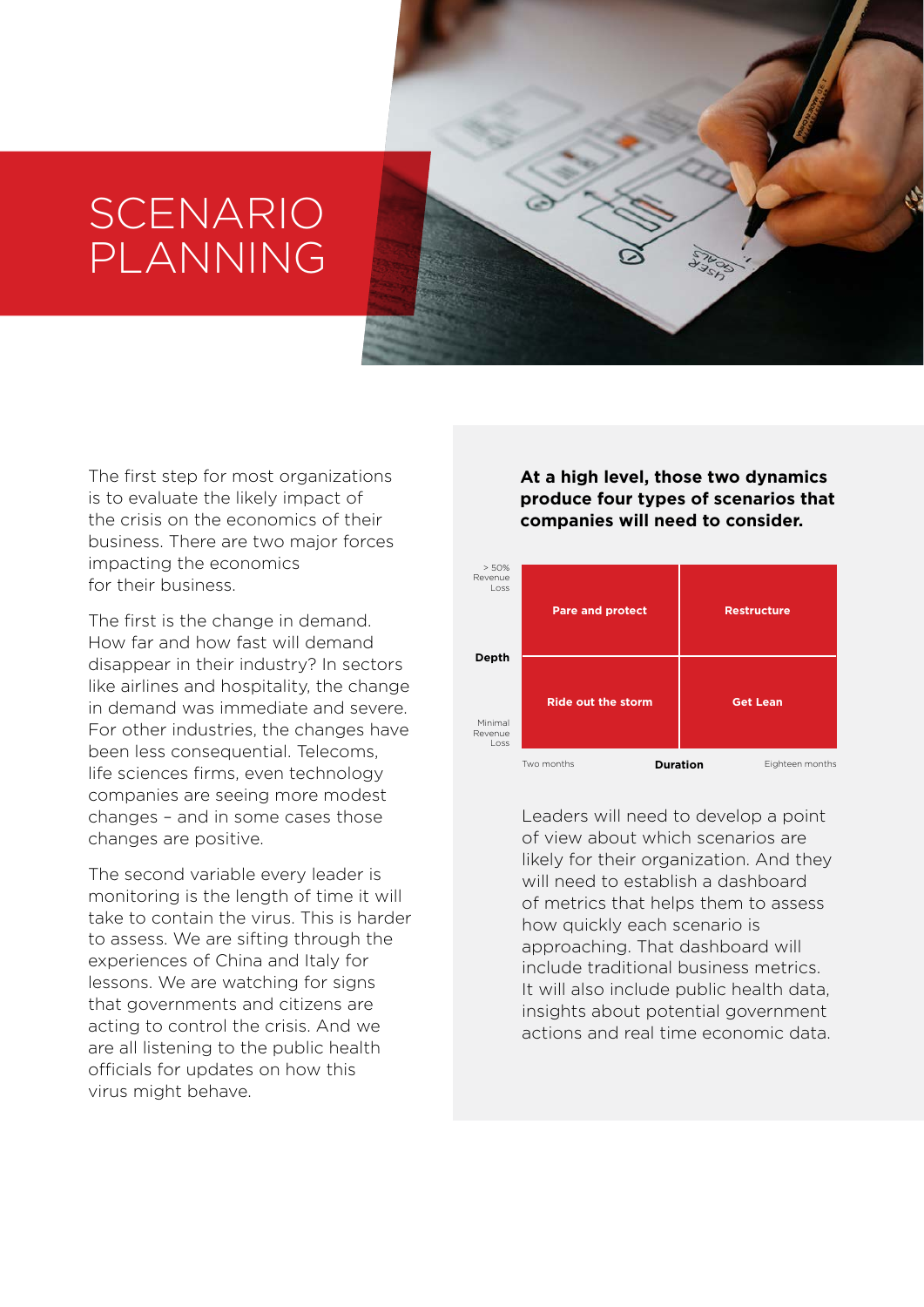## COST CUTTING **TACTICS**

What should a leader do to protect the economic health of their business? There are a wide range of options to consider as the depth and length of the crisis becomes clear. The first set of moves (Wave One Tools) are designed to deliver one-time, near-term expense savings.



#### **TAKE-OUT TACTICS**

It is not a surprise that the travel industry is being hit hard by the virus. For short-term savings, most organizations will turn first to actions like eliminating travel, cancelling an event, or skipping an annual program.



#### **TIMING TACTICS**

Timing tactics are delays – delaying new hires, delaying product launches, delaying an office opening. Those moves soften the earnings impact of a short-term revenue decline.



### **CAPTURING VARIABLE EXPENSE SAVINGS**

Variable expenses will naturally go down as revenues decline. Bonuses go down, sales incentives go down, materials spend goes down. That helps to absorb a short term shock like this. Companies will have to consider how much of those savings they want to capture to keep suppliers, customers, and employees engaged.

These are the first moves, but they may not be enough. As employers seek to balance the need to protect capacity with the need to reduce expense, they will have to use other tools in the toolkit – Wave Two Tools.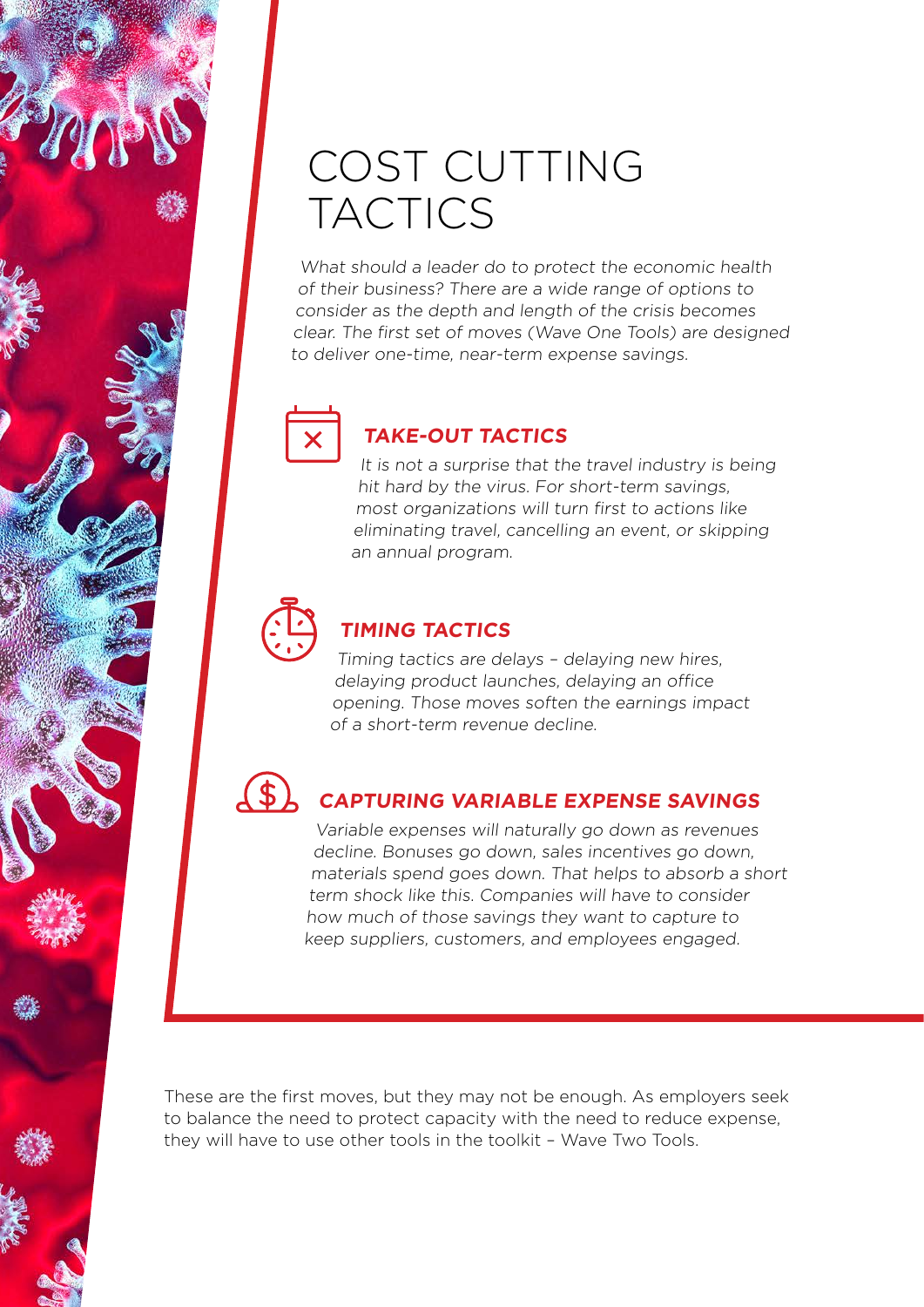# WAVE TWO TOOLS

Many of these tools increase efficiency – delivering the same level of output with a lower level of expense. And they can deliver savings in this calendar year. We can expect that large organizations will start to deploy these tactics in the second and third months of the crisis. They include:



#### **OPTIMIZING REWARDS SPEND**

Most companies don't have a good sense for the value they are creating with rewards investments. This may be a good moment to gather that insight and use it to optimize your rewards investments. For most companies this exercise can save you at least 5% in your spend and increase the value you are delivering to employees.



Far too often we elevate high performing employees into new roles that don't have a level of accountability that is commensurate with the pay or title they have been awarded. Establishing a job taxonomy and a career framework can deliver significant salary savings and employee growth.

### **ADJUSTING MANAGEMENT SPANS**

An audit of the level of people management responsibility across your company almost always reveals underutilized management capacity. Consolidating manager roles can be a quick source of enduring savings.



#### **AUDITING YOUR OPERATING MODEL FOR REDUNDANCY**

The tremendous volume of M&A activity over the last five years has not been accompanied by a corresponding level of integration work. Businesses who have completed an acquisition are likely to see opportunities to consolidate certain activities into shared service centers or centers of excellence.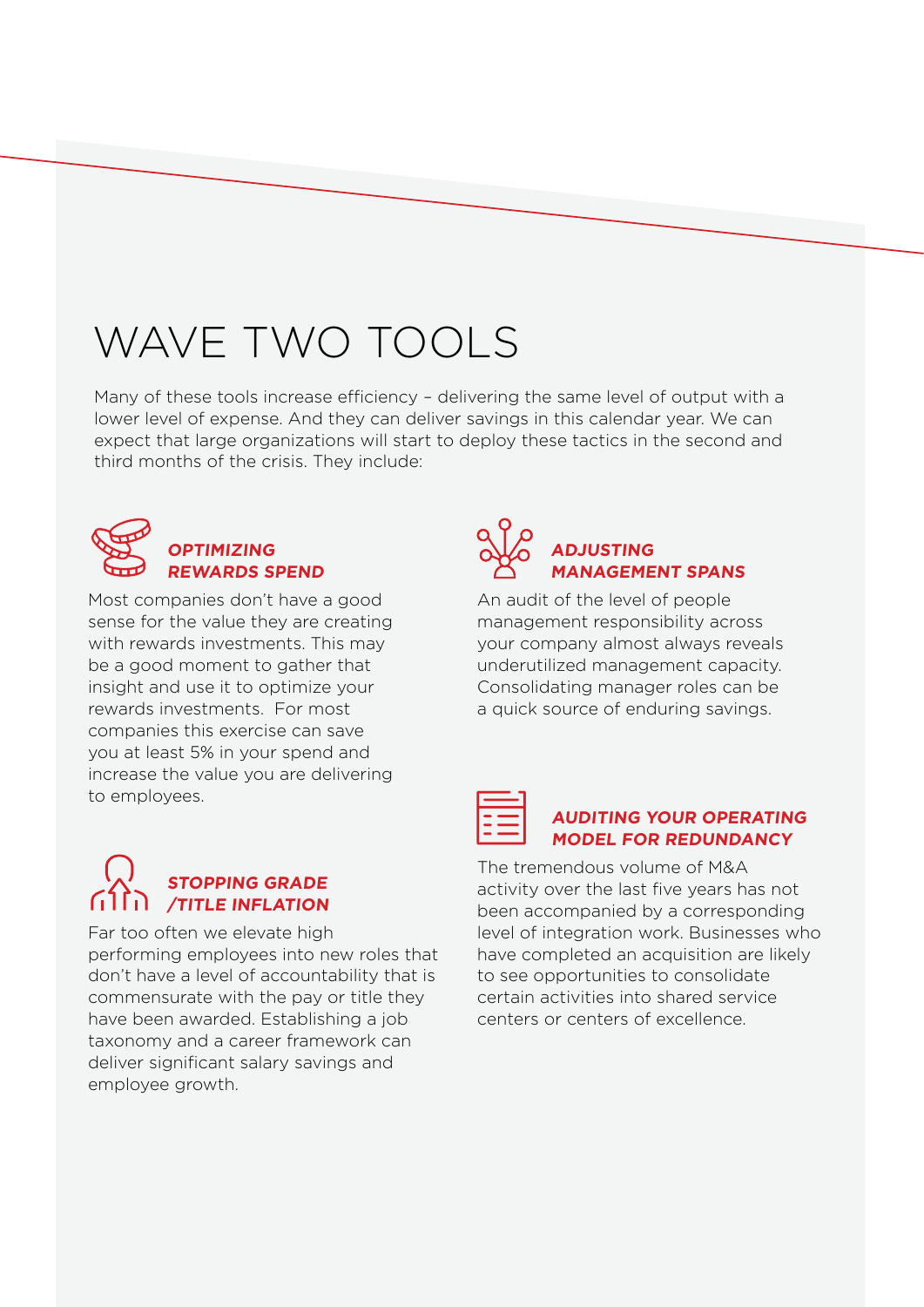

Most organizations have a handful of costly and complex processes that would benefit from a fresh look. There is almost always an opportunity to deploy new technologies and to restructure the roles involved in delivering process outcomes.



#### **TARGETED HEADCOUNT REDUCTION**

The actual savings from some of the tactics above will come from a reduction in the number of employees at the company. These reductions will likely be smaller in number than we might expect should the crisis deepen.



While 60% of the expense for most large companies is spent on labor, external spend is still a major area of focus for companies. They will start to renegotiate some of the agreements with suppliers.

### **TARGETED FACILITY CLOSURES**

This may be the time for companies to begin to shutter operations that are underperforming.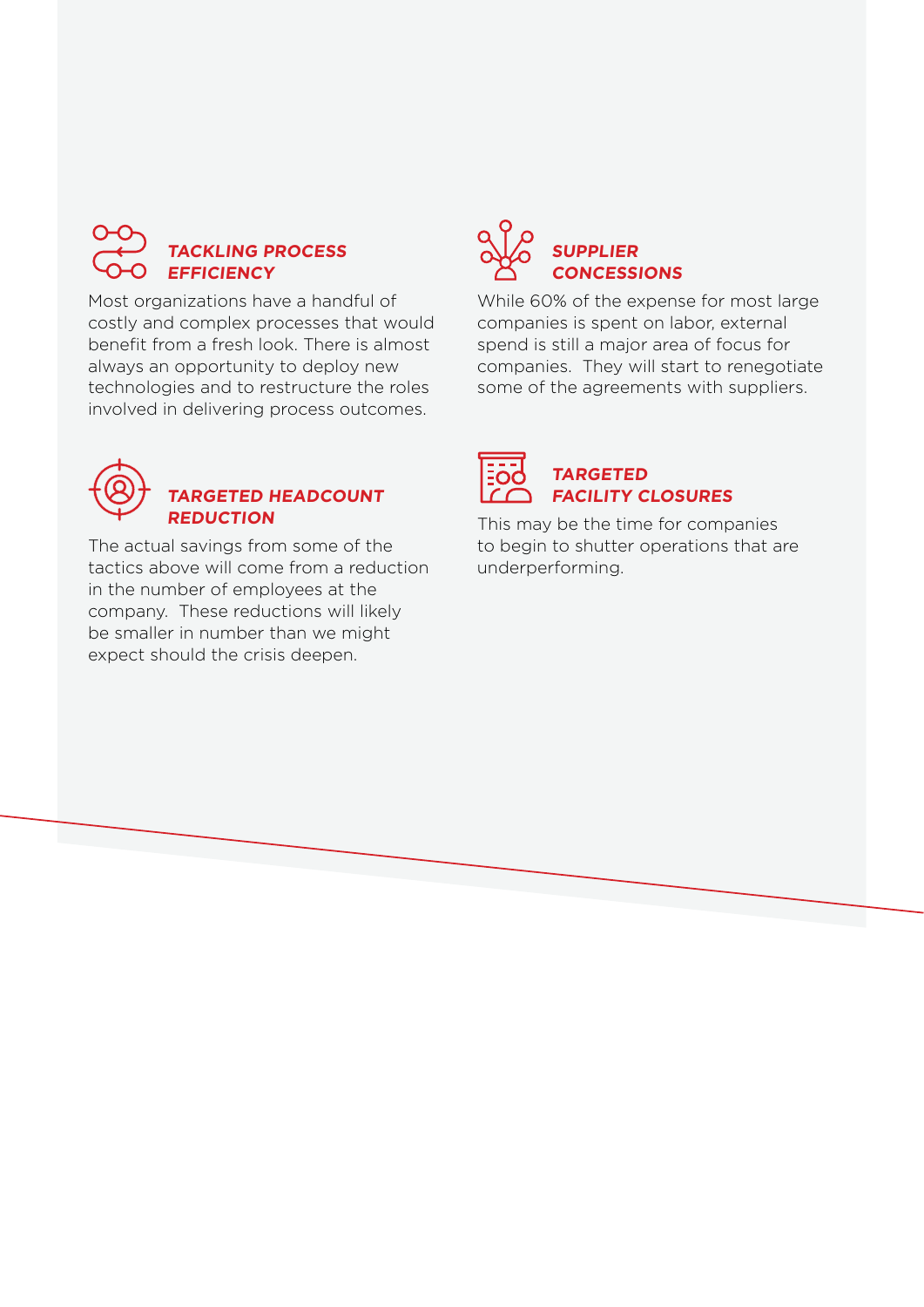# WAVE THREE TOOLS

For many industries, we expect to see changes that involve more foundational restructuring (Wave Three Tools). They require absolute clarity about an organization's priorities and a collective effort to eliminate these costs. These activities may result in cash flow declines in the near term due to the cost involved in undertaking the actions.



Companies will begin to start taking costs out of line functions (e.g. sales, manufacturing, service) across the board at a level that is commensurate with expected revenue declines.



### **DIVESTITURES**

We will likely see a lot of M&A activity that is designed to reduce the overall levels of capacity in a hard hit industry. That may start with divestitures of businesses that are a drain on cash flows.



In hard-hit industries, the protection of cash flows will be critical. This is going to have a big impact on the level of expenditures in capital projects.



In an effort to cut ongoing operating expenses, many companies may choose to outsource existing functions that don't directly differentiate the company's offerings in the eyes of customers.

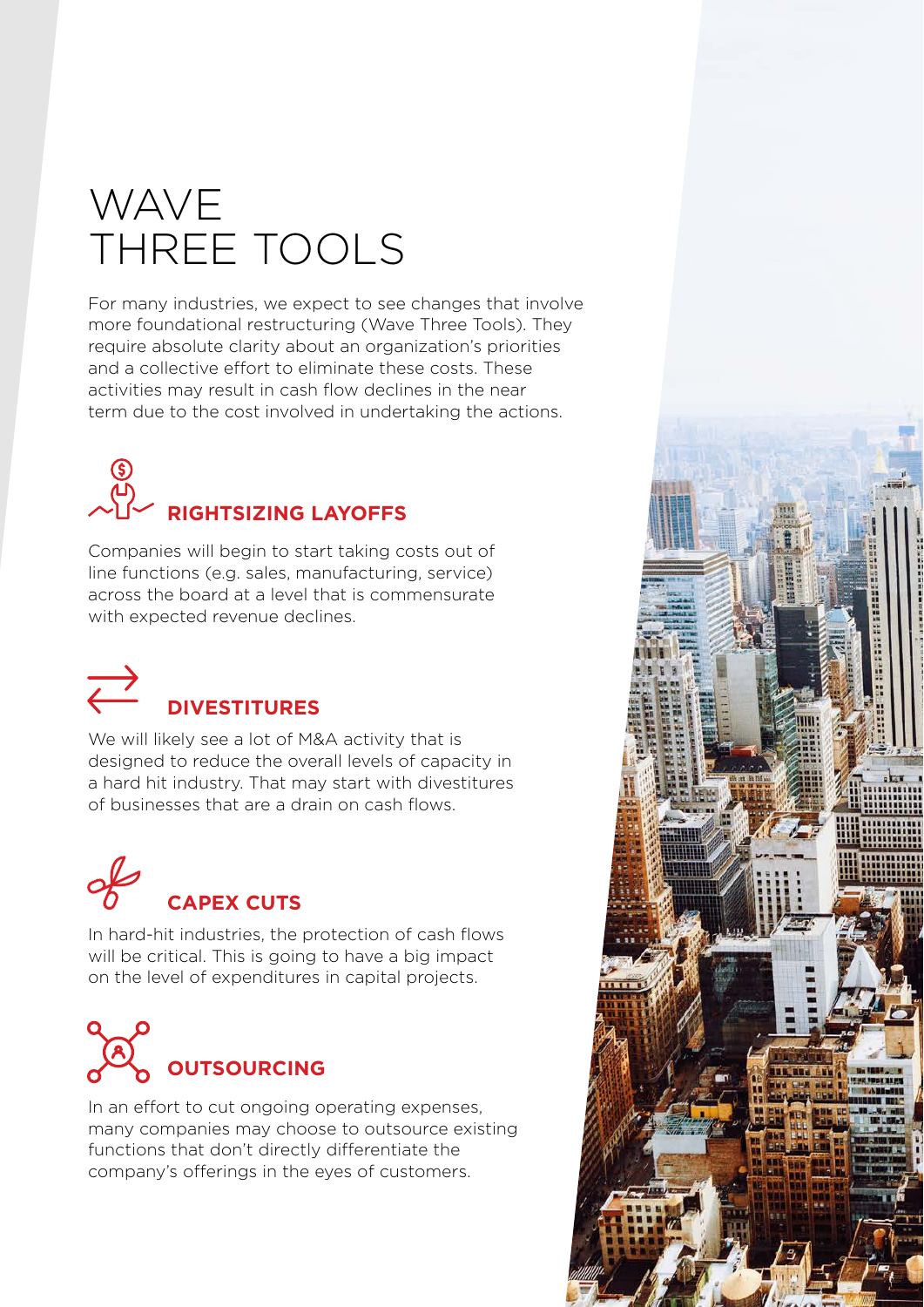# MAINTAINING ORGANIZATIONAL RESILIENCE

Realigning the cost structure is hard on employees. The anxiety about health issues already has many of us on edge. Anxiety about job loss and job security is going to make that even worse. Throughout this process, be sure that your communications from leaders incorporate the following:

### **EMPATHY FOR DISRUPTION**

Starting now, make sure your employees know that you are focused on helping them to cope with the disruption in all aspects of their life. Take steps to support them with adjustments in child-care. Equip them with tools to collaborate. And, above all, provide access to supplies and information to protect their health.

#### **COMMUNICATING THE CONTEXT**

If you are displacing employees during the crisis, be sure to help your entire workforce understand the context. How has the crisis impacted the company? What steps have already been taken to reduce expenses? Why are the cuts happening now? How will displaced employees be supported?

### **NEW TECHNIQUES TO MAINTAIN ENGAGEMENT**

Your employees may be working remotely when cuts are made. Make sure that you provide virtual forums for employees to share their concerns and for leaders to provide transparency on any cost cutting that results in job loss.

Policy makers will continue to seek solutions to prevent the virus from infecting the economy. That said, the behavioral changes needed to fight the public health threat will result in an immediate decline in revenue for most businesses. The right response to those economic challenges will help to ensure a full and quick recovery.